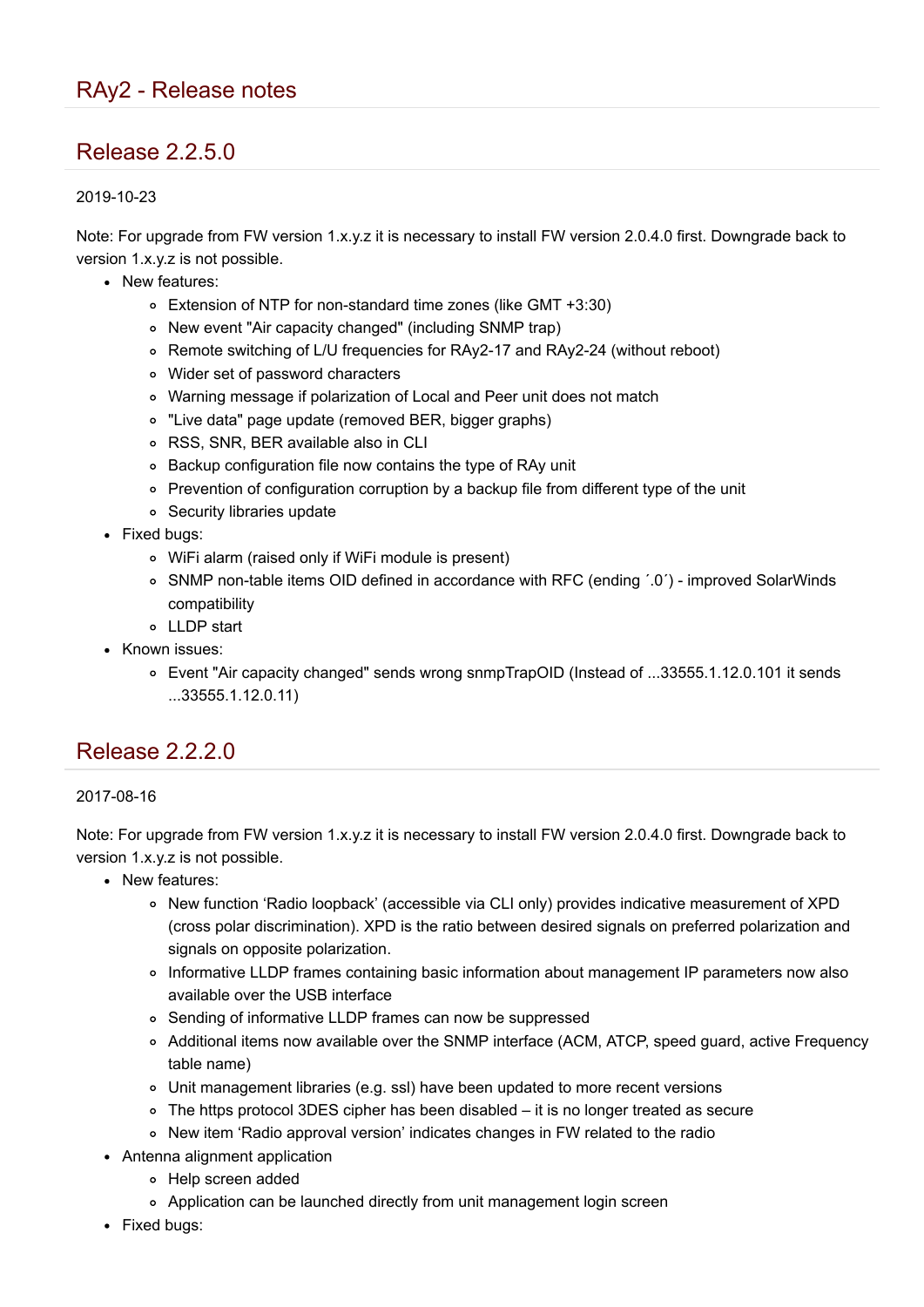- Incorrect behaviour when different versions of the Frequency table were selected on both sides of the link
- Incorrect behaviour when different versions of the FW were present (temporarily) on both sides of the link

# Release 2.1.28.0

### 2017-02-16

Note: For upgrade from FW version 1.x.y.z it is necessary to install FW version 2.0.4.0 first. Downgrade back to version 1.x.y.z is not possible.

- New features:
	- WiFi drivers (realtek Edimax) were updated, new drivers (ralink Tenda) were added.
	- WiFi management access is enabled by default now. The default status is without password. No password operation is monitored by system warning "WiFi management".
	- o New web page for precise antenna alignment was added. The web page is optimised for smartphone display resolution. The signal strength/quality information is available in visual and audible form.
- Fixed bugs:
	- The 55 MHz channel in the 18 GHz band was fixed.

### Release 2.1.26.0

### 2016-10-21

Note: For upgrade from FW version 1.x.y.z it is necessary to install FW version 2.0.4.0 first. Downgrade back to version 1.x.y.z is not possible.

- New features:
	- Automated access to WiFi/[USB service port] based unit management when air connection broken
	- Manual control of the WiFi management system is monitored by a new system alarm (alarm severity = Warning). The alarm is accessible via SNMP protocol. SNMP trap can be generated. New MIB record was added.
	- Ability to Configuration an Ethernet network connected via service USB port provides more options

### Release 2.1.25.0

### 2016-09-16

Note: For upgrade from FW version 1.x.y.z it is necessary to install FW version 2.0.4.0 first. Downgrade back to version 1.x.y.z is not possible.

- Fixed bugs:
	- RAy2-18: Spectrum analyzer and ACM (On/Off switching) malfunction fixed.
	- Web: RMON counter label "Out filtered" corrected to "In accepted".

# Release 2.1.24.0

### 2016-08-30

- New features:
	- Security update to remove DDOS amplification via NTP threat.
	- USB accessories Status information added.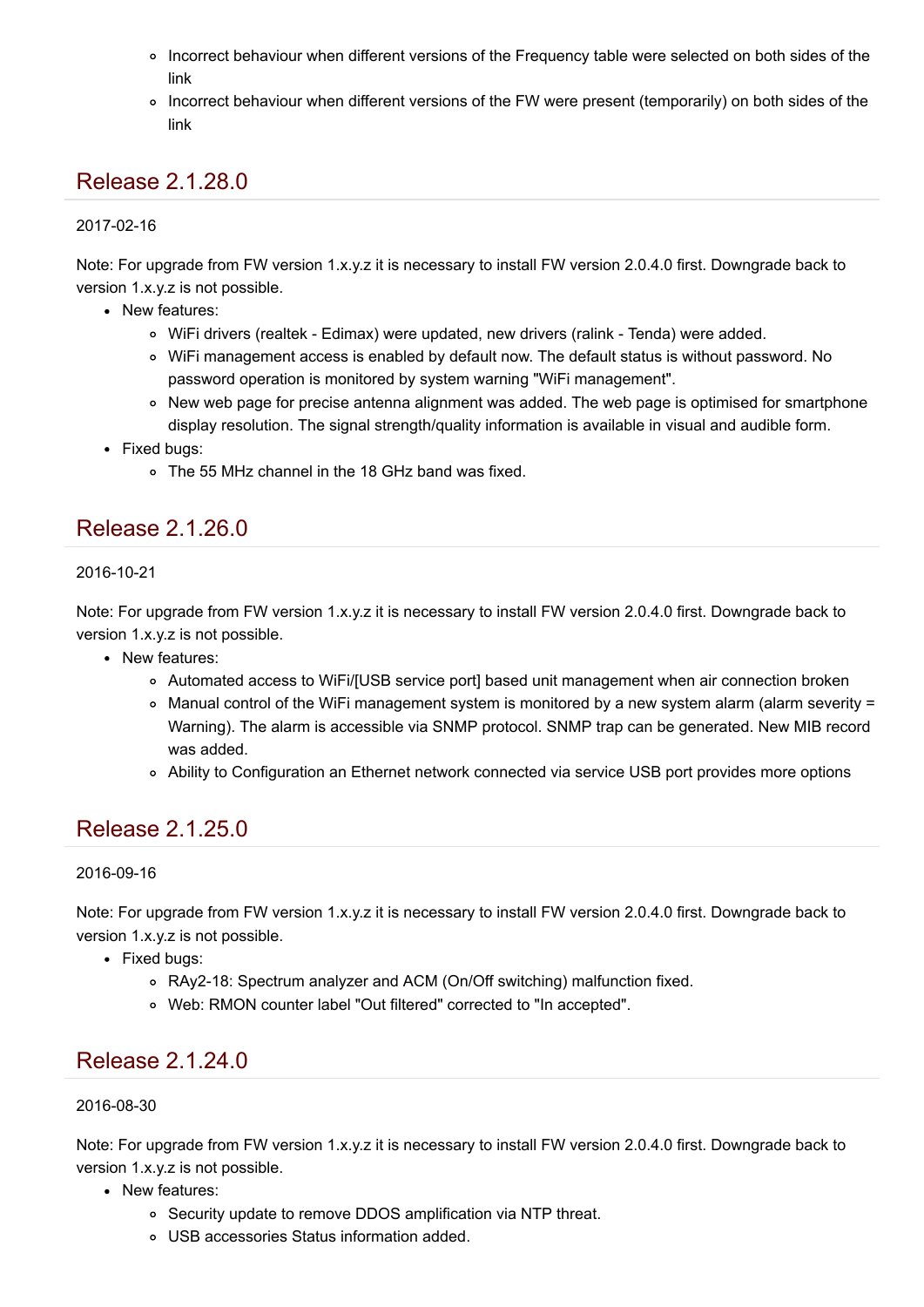- Fixed bugs:
	- RAy2-18 support.

# Release 2.1.22.0

2016-06-15

Note: For upgrade from FW version 1.x.y.z it is necessary to install FW version 2.0.4.0 first. Downgrade back to version 1.x.y.z is not possible.

- New features:
	- RAy2-18 supported.
	- New narrow channels with stronger FEC added to both 10 and 11 GHz frequency bands.
	- New version of openssl.
- Fixed bugs:
	- Manual frequency input validation fixed.

### Release 2.1.14.0

### 2015-12-09

Note: For upgrade from FW version 1.x.y.z it is necessary to install FW version 2.0.4.0 first. Downgrade back to version 1.x.y.z is not possible.

- New features:
	- FCC operation support: EIRP calculation. New channel frequencies definition within the 24 GHz band.
	- Web page title gives a detailed information about microwave link being just configured.
	- Safety updates: dropbear and openssl new versions.

# Release 2.1.13.0

### 2015-09-14

Note: For upgrade from FW version 1.x.v.z it is necessary to install FW version 2.0.4.0 first. Downgrade back to version 1.x.y.z is not possible.

- New features:
	- Menu parameter "Switch settings/Advanced/ATU settings/Reserved multicast to CPU" default value changed to "disabled" to ensure STP protocol frames to be transferred transparently.
	- Menu parameter "Link settings/Service access/Services/Service channel" default value changed to "direct" to ease the coexistence of multiple units at the same location.
	- The link parameters have been adjusted to make the link more robust in difficult transmitting environments.

# Release 2.1.12.0

### 2015-09-14

- New features:
	- o New https certification authority applied. The security certificate is signed with stronger SHA256withRSA algorithm.
	- o Https key exchange process security enhanced.
	- AIR link status indicated by one SNMP Trap only.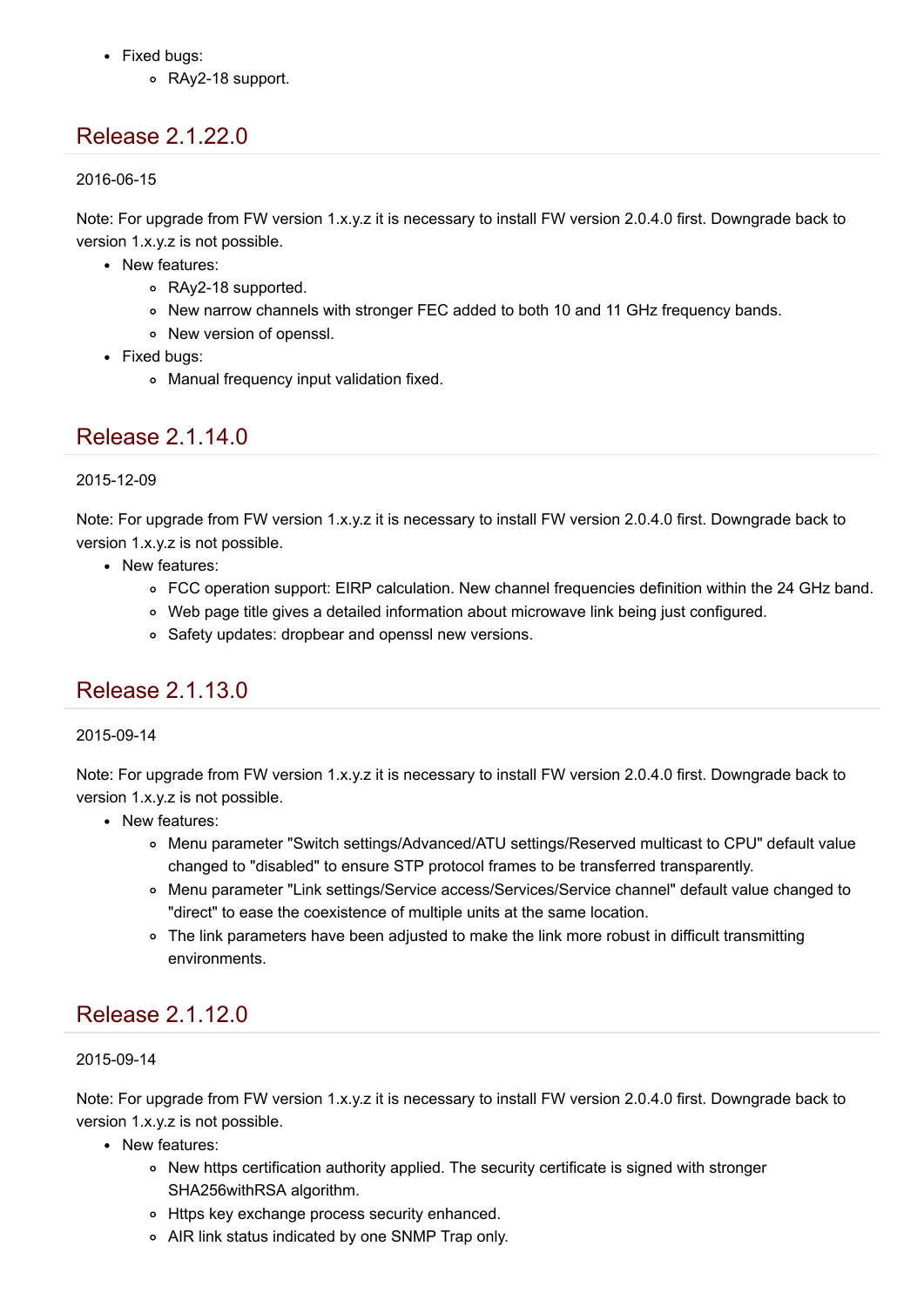- maxNetBitrate value is limitted according to the Feature keys installed.
- Fixed bugs:
	- Ethernet port link status fixed.
	- Racom Ethernet interface MIB fixed
	- RF Power Fail and Net Bitrate alarms fixed.
	- Spectrum analyzer longer activation intervals fixed.

# Release 2.1.7.0

### 2015-06-22

Note: For upgrade from FW version 1.x.y.z it is necessary to install FW version 2.0.4.0 first. Downgrade back to version 1.x.y.z is not possible.

- New features:
	- New units contain only "admin" user. This user is listed in cli super group, thus is authorized to configure other user accounts.
	- o HTTP access can be switched off, to force HTTPS access only.
	- 50 MHz bandwidth added. New frequency tables listed.
	- Status LED visualization state added to the status screen.
- Fixed bugs:
	- o Production script fixed (see FW 2.1.5.0).
	- RAy2-17 version 4.0 and 5.0. radio board compatibility fixed.
	- Displaying error for some texts in user interface fixed.
- Known issues:
	- HTTPS configuration not working in IE 11 browser. (HTTP configuration for IE 11 works.) While using other browsers, both HTTP and HTTPS configuration are fully functional.

# Release 2.1.5.0

### 2015-04-29

- New features:
	- o ATPC now with configurable RSS threshold.
	- Alarm system redesigned. Alarms are weighted by severity. Alarm status overview screen added. Alarms can be user acknowledged. Specific alarm types can be disabled. New alarm types added: "Eth link down" is triggered separately for each user port, Air link "Net bitrate" drop below pre-set threshold.
	- o Initial "Internal backup" configuration is automatically created.
	- Factory settings is automatically triggered when U/L station type is changed (valid only for RAy2-17 and RAy2-24).
	- Management traffic can now also be double-tagged.
	- The SNMP traps now triggered at both alarm onset and end.
	- The SNMP traps can now be sent to 3 different IP addresses.
	- SFP module diagnostic information extended.
	- Ethernet ports can now be user-labeled via management interface.
	- o STU, VTU and ATU rules can now be user-labeled.
	- CLI command set now extended by switch related commands.
	- Web interface includes CLI console allowing directly executed CLI commands.
	- User defined scripts (batch files) can be uploaded and executed from the CLI console.
	- Local unit management now accessible via USB service port with USB/Ethernet or USB/WiFi adapter.